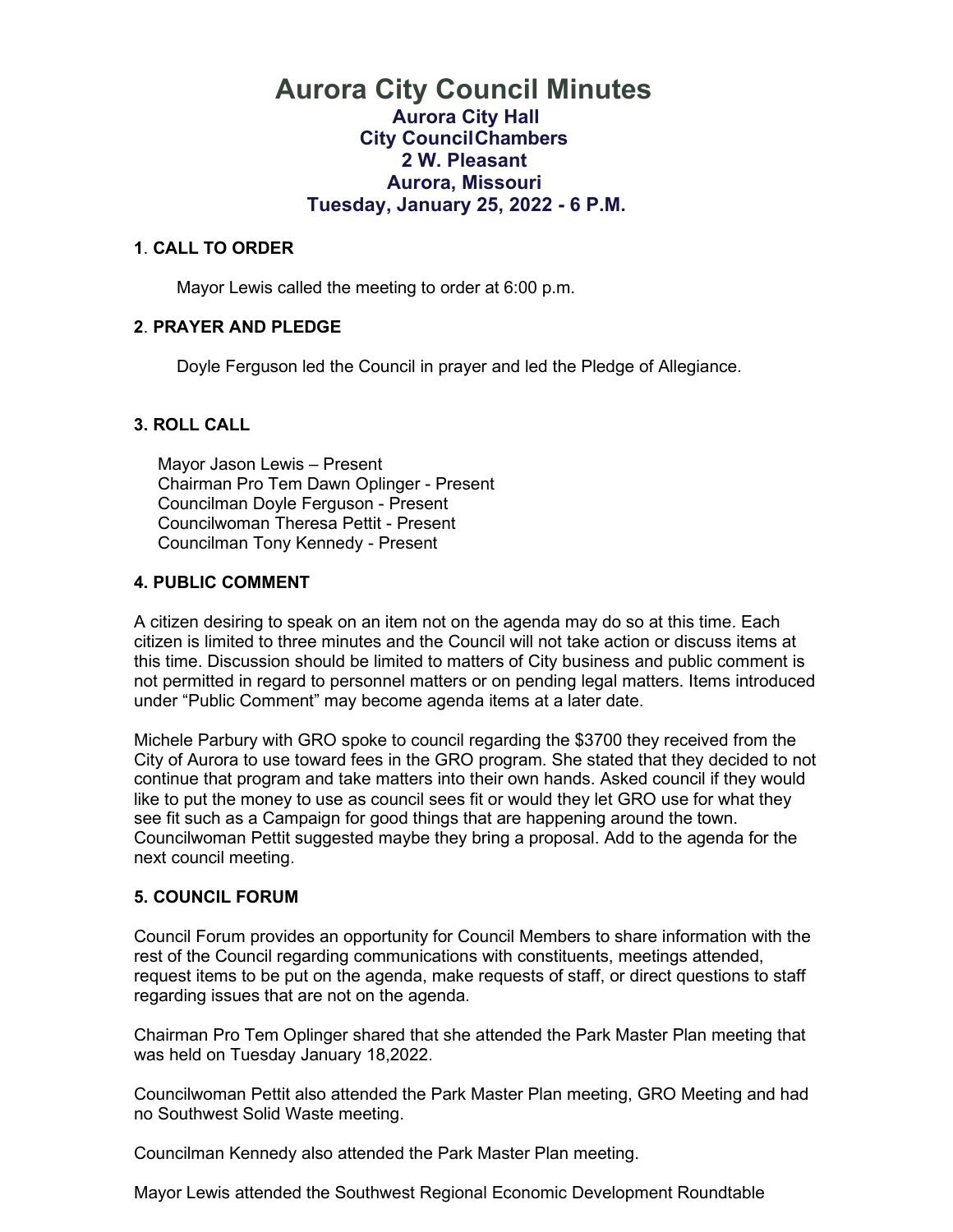meeting in Republic, MO and had great discussions. Attended the Lawrence County Hazard Mitigation Plan Update Meeting in Mt Vernon, MO and had meeting with our Insurance Representative. Also attended the Park Master Plan meeting held on Tuesday January 18, 2022.

### **6. CONSENT AGENDA**

Items listed on the 'Consent Agenda' are considered routine and shall be enacted by one motion of the City Council with no separate discussion. If separate discussion is desired by a member of the Council, that item will be removed from the 'Consent Agenda' and placed on the regular agenda as a final item under 'New Business'.

### **6.I Approval Of Minutes - City Council Regular Session January 11, 2022**

### **6.II January 2022 Appropriations**

Chariman Pro Tem Oplinger made a motion to approve the Consent Agenda. Councilman Ferguson seconded the motion. Motion passed with the following Council members voting aye:

AYE: Lewis, Oplinger, Ferguson, Pettit, Kennedy NAYE: ABSTAIN:

### **7**. **OLD BUSINESS**

### **7.I Resolution 2022-1832 Aurora Personnel Manuel Revisions-Employment Definition**

First discussed on 01/11/2022 City Council meeting – Tabled by Council at that time for legal review by City Attorney. Ken stated nothing to change.

Chairman Pro Tem Oplinger made a motion to approve the Resolution 2022-1832 Aurora Personnel Manual Revisions-Employment Definitions. Councilwoman Pettit seconded the motion. Motion passed with the following council members voting aye:

AYES: Lewis, Oplinger, Ferguson, Pettit, Kennedy NAYES: ABSTAIN:

### **8. NEW BUSINESS**

### **8.I Oath of Office For New Police Officers and Pinning**

New Police Officer Carold Roberts Jr. was sworn in by City Clerk Kamy Kulow.

### **8.II First Reading – Bill No. 2022-3245 – FY2021 Budget Amendment**

City Manager Jon Holmes addressed Council with an explanation of the differences and the need for a budget amendment.

Councilman Ferguson made a motion to approve the First Reading of Ordinance 2022- 3245. Mayor Lewis seconded the motion. Motion passed with the following Council members voting aye: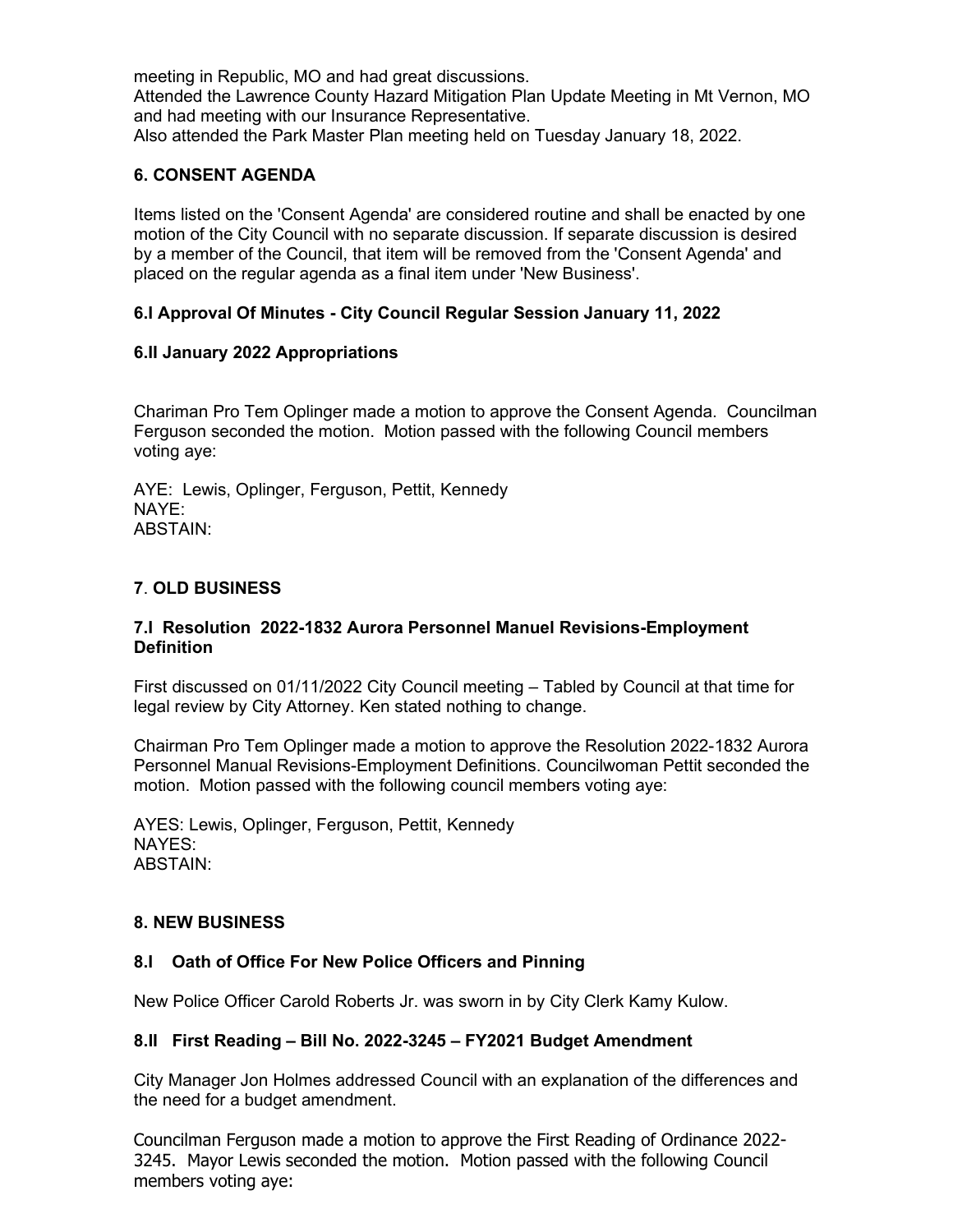AYES: Lewis, Oplinger, Ferguson, Pettit, Kennedy NAYES: ABSTAIN:

#### **8.III Second Reading – Bill No. 2022-3245 – FY2021 Budget Amendment**

Chairman Pro Tem Oplinger made a motion to approve the Second Reading of Ordinance 2022-3245. Councilwoman Pettit seconded the motion. Motion passed with the following Council members voting aye:

AYE: Lewis, Oplinger, Ferguson, Pettit, Kennedy NAYE: ABSTAIN:

### **9. STAFF REPORTS/ORGANIZATIONAL BUSINESS**

#### **9.I Board Liaison Reports**

Mayor Lewis Went to the hospital board meeting and said they have an open seat on the hospital board.

#### **9.II City Manager Report**

City Manager Jon Holmes stated that the School signed the agreement on Saturday and now has two School Resource Officers and the School District is very excited.

Full City Manager Report attached.

### **10. CLOSED SESSION**

Pursuant to RSMo 610.021

1) Legal actions, causes of action or litigation involving public government body and any confidential or privileged communications between a public governmental body or its representatives and its attorneys.

(3) Hiring, firing, disciplining or promoting of particular employees by a public governmental body when personal information about the employee is discussed or recorded. However, any vote on a final decision, when taken by a public governmental body, to hire, fire, promote or discipline an employee of a public governmental body shall be made available with a record of how each member voted to the public within seventytwo hours of the close of the meeting where such action occurs; provided, however, that any employee so affected shall be entitled to prompt notice of such decision during the seventy-two-*hour period before such decision is made available to the public. As used in this subdivision, the term "personal information" means information relating to the performance or merit of individual employees;*

Councilman Ferguson made a motion to move into Closed Session at 6:42 p.m. Councilman Kennedy seconded the motion. Motion passed with the following Council members voting aye:

AYES: Lewis, Oplinger, Ferguson, Pettit, Kennedy NAYES: ABSTAIN: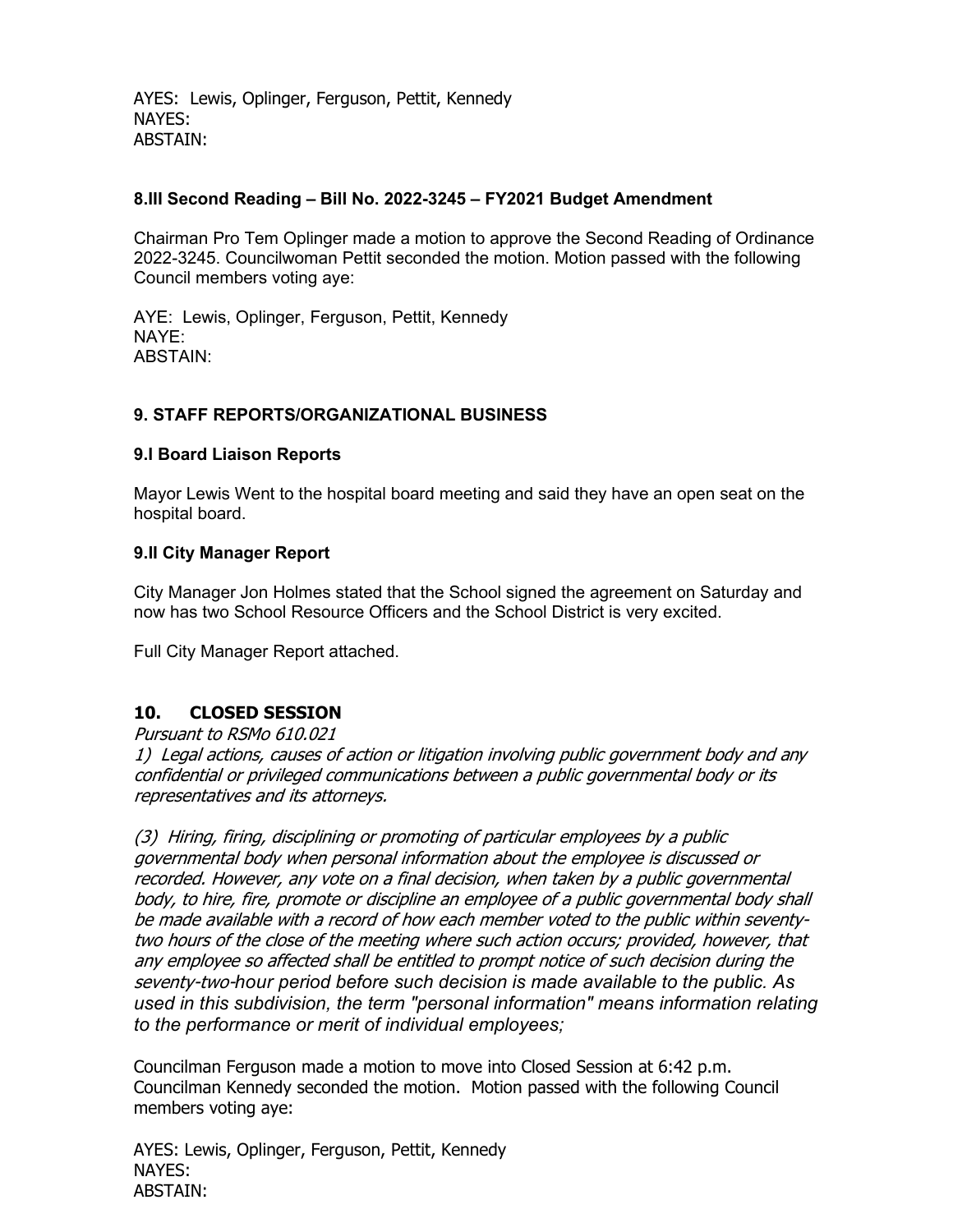Councilwoman Pettit made a motion to move out of Closed Session at 7:52 p.m. Councilman Kennedy seconded the motion. Motion passed with the following Council members voting aye:

AYES: Lewis, Oplinger, Ferguson, Pettit, Kennedy NAYES: ABSTAIN:

#### **10. ADJOURNMENT**

Councilwoman Pettit made a motion to adjourn, time noted 7:52 p.m. Councilman Ferguson the motion. Motion passed with the following Council members voting aye:

AYE: Lewis, Oplinger, Ferguson, Pettit, Kennedy NAYE: ABSTAIN:

APPROVED:

 $\_$ Jason Lewis, Mayor

ATTEST:

 $\_$ Kamy Kulow, City Clerk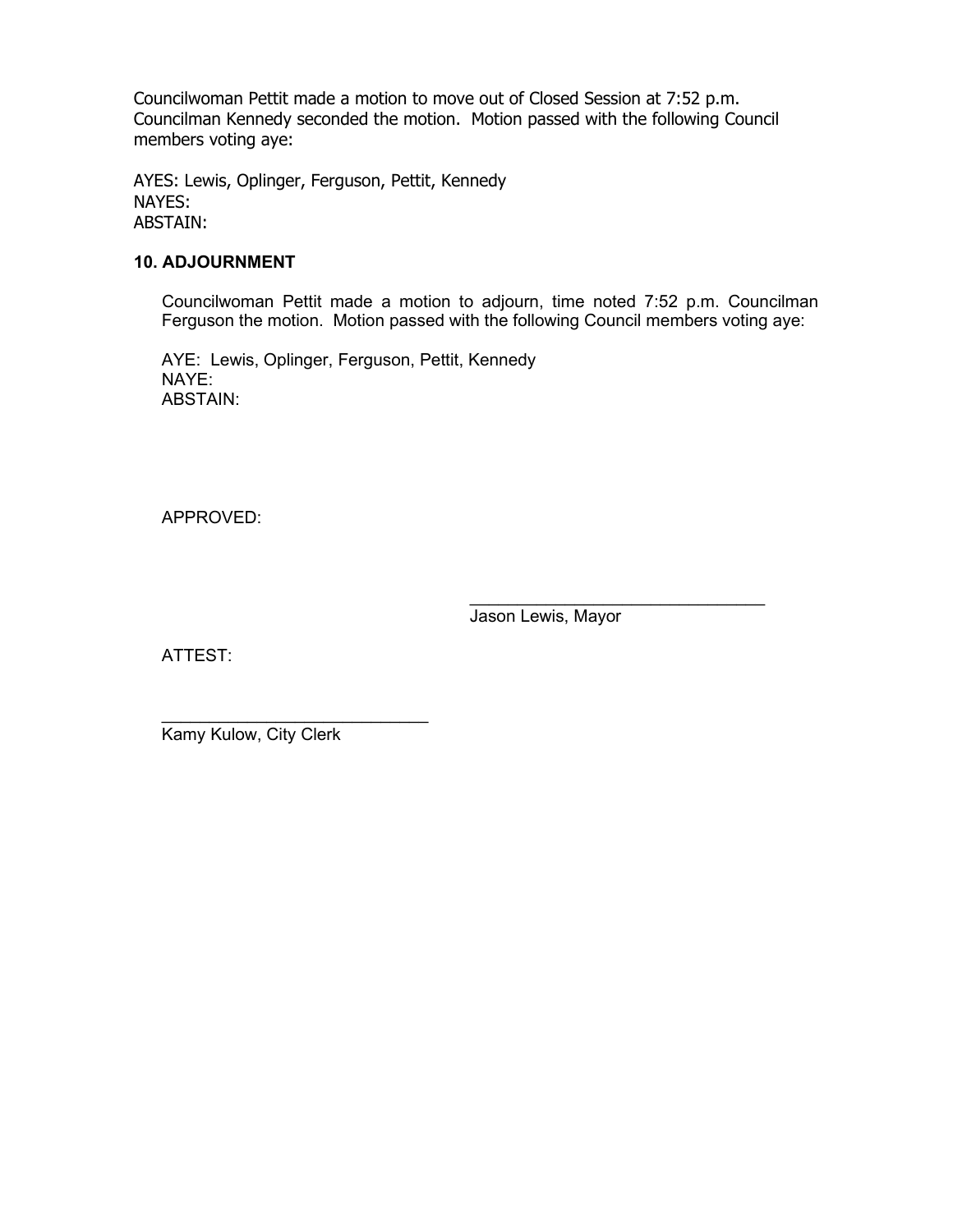**2 W. PLEASANT ST. P. O. B OX 3 0 AURORA, MO 65605**



**PH: 417 - 678 - 5121 FAX: 417 - 678 - 6599 AURORA - CITYHALL.ORG**

**To:** Mayor Lewis & Aurora City Council **From:** Jon Holmes, City Manager, City of Aurora **Re:** City Manager Report **Date:** 01/25/2022

## **Dept. Items**

## **Police**

- Full Time Animal Control Officer has been hired and will start on the  $24<sup>th</sup>$
- COVID continues to work through the PD
- School District approved the SRO Agreement
- Flooring Previously Discussed Being installed starting next week

# **Fire**

• Bay Lighting issues in Station 2 – Retrofitting with LED lights.

# **Street & Cemetery**

- Liberty Tree trimming
- Culvert and Ditch cleanup in several areas around town
- Street evaluations being conducted for street maintenance this coming season
- Brush Pickup last week
- Cleaning up alleyways and grading/filling potholes as needed

## **Park**

- Liberty Tree Trimming
- Dog Park Staff installing water lines.
- Mulch Playground Areas in Parks
- Continuing to work on ADA upgrades from the list that we received from Jane Earnhart

## **Stormwater**

• Engineers are moving forward with the design work for the culvert work for the crossing at the WWTP. When the design is complete, we will be working toward putting that out to bid and bringing that bid to Council for approval.

## **Wastewater**

• K&B is waiting for construction supplies to begin work on line replacement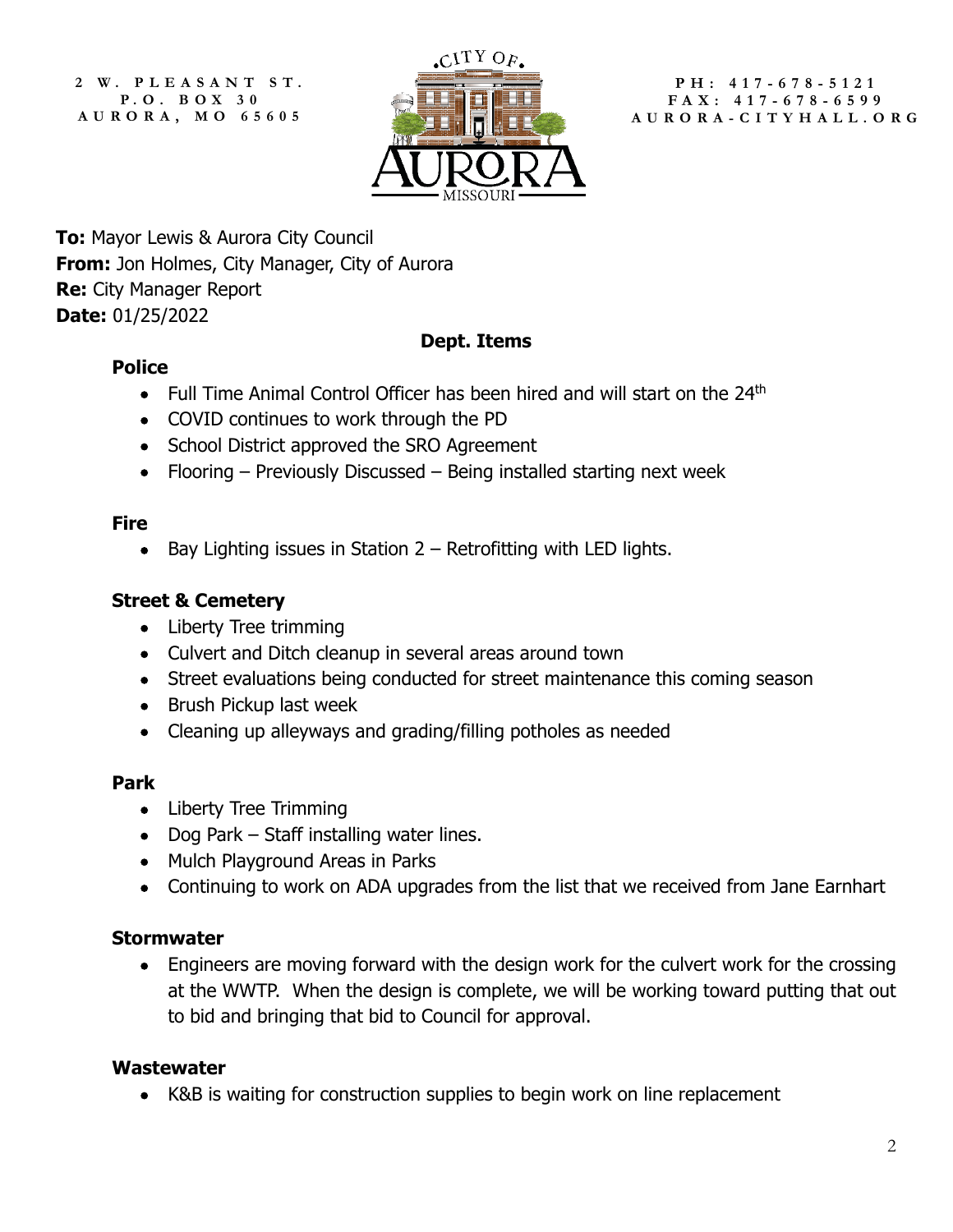- WW Staff continuing routine cleaning and checking of sewer lines throughout town
- SRF Work is continuing. WWTP Rehabilitation Project: \$4M upgrade \$2M will be grant funded and the remaining \$2M will be debt through SRF funding.

### **Admin. & Finance**

- Economic Development Report see separate update
- Chamber Banquet Rescheduled for the spring
- Two-Factor Authentication for City email  $-$  Feb. 1<sup>st</sup> that will initiate
- Requests for Proposal/Requests for Qualifications for FY2022
	- **Architect and Engineering Design Services** Recreation Center Pending
	- **City Welcome/Monument Sign** Sent out
	- **Energy Audit RFQ** Sent out.
	- **City Hall Repairs** Completed next week
	- **Columbarium** Completed by month end
- The Aurora School District offered some used iPads if we could use them. We plan on integrating them into our concession stand at the pool and there are a few other areas where they would be beneficial.
- Finance Office Staff have begun year-end work and audit preparation work. Auditors will be here beginning February  $2^{nd}$  and plan to be wrapped up by March  $4^{th}$ . We will receive the auditor's report in April and it will be presented at the first Council meeting in April by the auditor.
- ARPA Funding Meeting will be setting to discuss items and how the Council would like us to move forward

### **Human Resources Notes:**

- Updating all employees' personnel files and contact information
- Updating employees DL Reports
- Dept. Head Evaluations Bringing to Council beginning next few Council meeting

## **Community Development**

• Comp Plan Committee Meeting  $-$  January 20<sup>th</sup>

## **Meetings/Events Attended:**

- Regional Economic Development Roundtable Republic, January  $13<sup>th</sup>$
- Lawrence County Hazard Mitigation Plan Meeting  $-$  January 13<sup>th</sup>
- Aurora Hospital Board Meeting  $-$  January 13<sup>th</sup>
- Phone Service Meeting  $-17<sup>th</sup>$
- Park Master Plan Public Community Meeting  $-$  January 18<sup>th</sup>
- Comprehensive Plan Meeting  $-$  January 20<sup>th</sup>
- Meeting with Heather regarding Health Insurance items  $-$  January 15<sup>th</sup> Meeting.